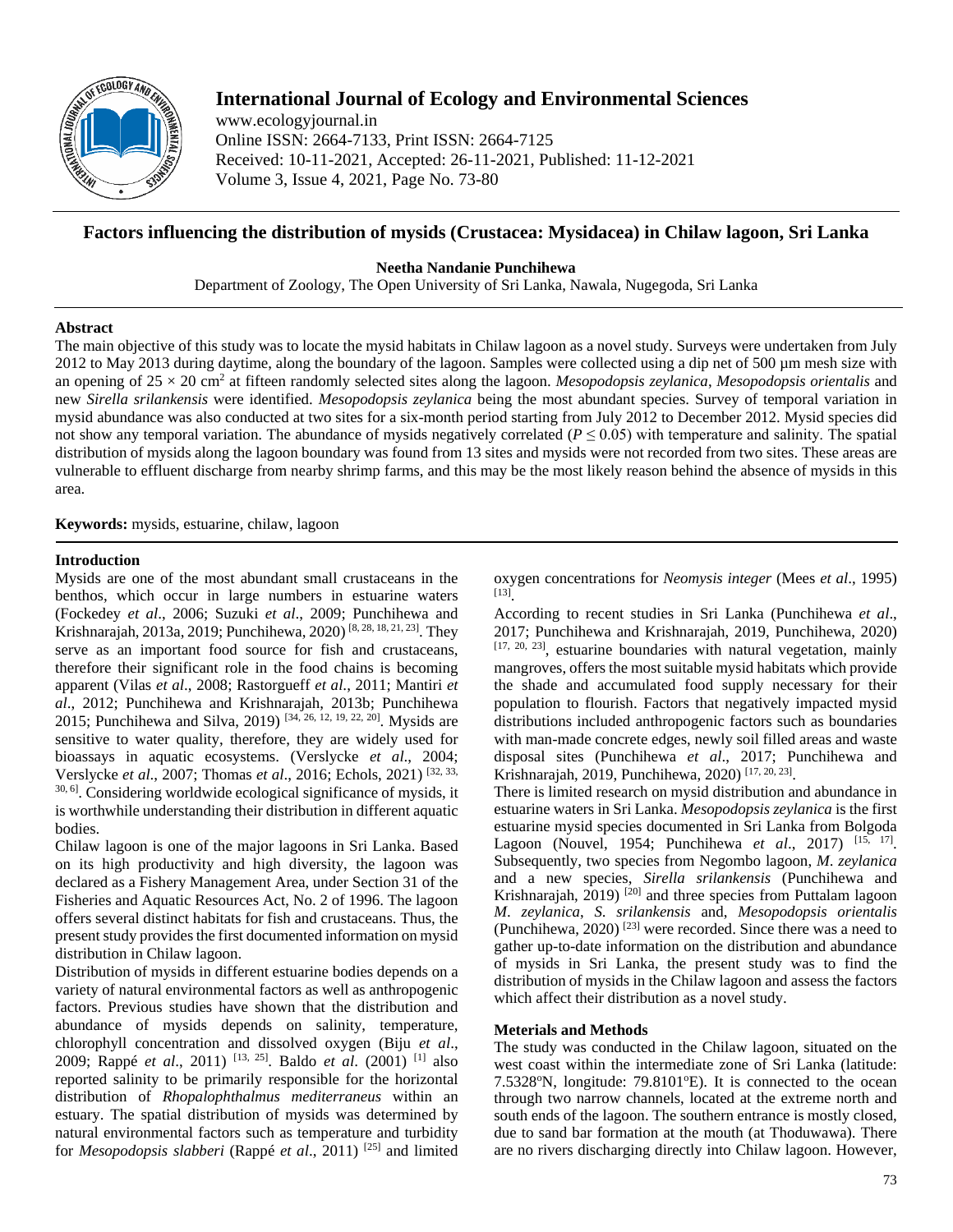the lagoon occasionally receives freshwater from the rivers namely, Deduru Oya (northern channel) and Lunu Oya (southern channel).

This study examined two aspects related to mysids: a spatial distribution survey around the lagoon and a temporal distribution survey over a six-month period from July 2012 to December 2012, at two sites, Rathnauyana and Thoduwawa. These two sites were selected following initial reconnaissance surveys, during which relatively high numbers of mysids were recorded. Thoduwawa is one of the study sites close to the mouth (southern entrance) and is subject to human interferences, where mangroves are patchily distributed. Rathnauyana is the second site which is situated in the northern side of the lagoon with an extensive mangrove belt.

The spatial distribution survey was conducted from June 2012 to May 2013 at 15 randomly selected sites, to cover a considerable area of the lagoon (Figure. 1, Table 1). At each site, four replicate samples were taken (10 m length x 4) along an 80 m stretch close to the estuarine boundary of the lagoon.

Mysid surveys were conducted during daytime, using a dip net (mouth area of  $25 \times 20$  cm<sup>2</sup> with 500 µm mesh size) dragged along the boundary of the lagoon. Samples were preserved in 70 % ethyl alcohol. Water parameters: salinity, pH, dissolved oxygen (DO), and water temperature was measured at each sampling event, using WTW 400i Multi-Parameter Water Quality Field Meter, Geotech Environmental Equipment, USA.

| <b>Study site</b>       | <b>Location (GPS)</b> | Ecological profile of the stream | Other special features of the site                        |
|-------------------------|-----------------------|----------------------------------|-----------------------------------------------------------|
| Rathnauyana             | 7°5713N,79°7897E      | Mangrove belt, seagrasses        |                                                           |
| Thoduwawa 1             | 7°4922N,79°7995E      | Patchily distributed mangroves,  |                                                           |
| Thoduwawa 2             | 7°4923N.79°7999E      | Patchily distributed mangroves,  |                                                           |
| Lansiyawatta            | 7.5745N, 79.7911E     | Mangrove belt                    |                                                           |
| Suduwella               | 7.5641N.79.7914E      | Mangrove belt                    |                                                           |
| Pambala 1               | 7.5514N.79.8035E      | Mangrove belt                    |                                                           |
| Pambala 2               | 7.5516N,79.8035E      | Mangrove belt                    |                                                           |
| Meerawila               | 7.5477N,79.8044E      | Mangrove belt                    |                                                           |
| Eranawila 1             | 7.5376N, 79.8010E     | Mangrove belt                    |                                                           |
| Eranawila 2             | 7.5372N, 79.8010E     | Mangrove belt                    |                                                           |
| Eranawila 3             | 7.5373N, 79.8009E     | Mangrove belt                    |                                                           |
| Sarakkuwatta 1          | 7.5248N ,79.8034E     | Mangrove belt                    |                                                           |
| Sarakkuwatta 2          | 7.52502N,79.8185E     | Mangrove belt                    |                                                           |
| Thoduwawa pahala yaya 1 | 7.49082N,79.8044E     | sparse vegetation                |                                                           |
| Thoduwawa pahala yaya 2 | 7.49134<br>79.81503   | sparse vegetation                | vulnerable to effluent discharge from nearby shrimp farms |

**Table 1**: Qualitative description of sampling sites, Chilaw Lagoon.

#### **Statistical analyses**

The mean and standard deviation of abundance values (temporal distribution) were calculated. The variations among them were inferred through a series of one-way Analysis of Variance (ANOVA) tests considering the site, month and species separately as factors. The mean separation was done using Tukey's Honestly Significant Difference (HSD). The factors that affect the distribution of mysid species and their abundance were determined using Pearson correlation analysis.

### **Results**

## **Spatial Distribution Survey**

Of the 15 sites surveyed, mysids were found in 13 sites. Three mysid species *Mesopodopsis zeylanica,* Nouvel 1954 [15] *Mesopodopsis orientalis,* Tattersall, 1908 [29] and new *Siriella srilankensis*, Punchihewa 2012 were identified. *Mesopodopsis zeylanica*, inhabited ten sites, *M*. *orientalis* inhabited 3 sites and *S. srilankensis* inhabited four sites. All three species were found together in both Rathnauyana and Thoduwawa sites. However, *M*. *zeylanica* was the widely distributed and the dominant species in the Chilaw lagoon (Table 2).

The sites where mysids were recorded had patchily or extensively distributed mangroves as boundary vegetation. Mysids were absent from only two sites sampled at Thoduwawa Pahala yaya where the areas are vulnerable to effluent discharge from the nearby shrimp farms (Table 2).

**Table 2**: Distribution of mysid species in different study sites

|                                 |               |               | <b>Mysid species</b> | Sites where mysids were not recorded |  |
|---------------------------------|---------------|---------------|----------------------|--------------------------------------|--|
| Sites where mysids were present | M. zeylanica, | M. orientalis | S. srilankensis      |                                      |  |
| Rathnauyana                     |               |               | D                    | Thoduwawa Pahala yaya 1              |  |
| Thoduwawa 1                     | P             | D             | P                    | Thoduwawa Pahala yaya 2              |  |
| Thoduwawa 2                     | P             |               |                      |                                      |  |
| Lansiyawatta                    |               |               |                      |                                      |  |
| Suduwella                       | P             |               |                      |                                      |  |
| Pambala 1                       | D             |               |                      |                                      |  |
| Pambala 2                       |               |               |                      |                                      |  |
| Meerawila                       | P             |               |                      |                                      |  |
| Sarakkuwatta 1                  |               |               | Þ                    |                                      |  |
| Sarakkuwatta 2                  | P             |               |                      |                                      |  |
| Eranawila 1                     |               |               | D                    |                                      |  |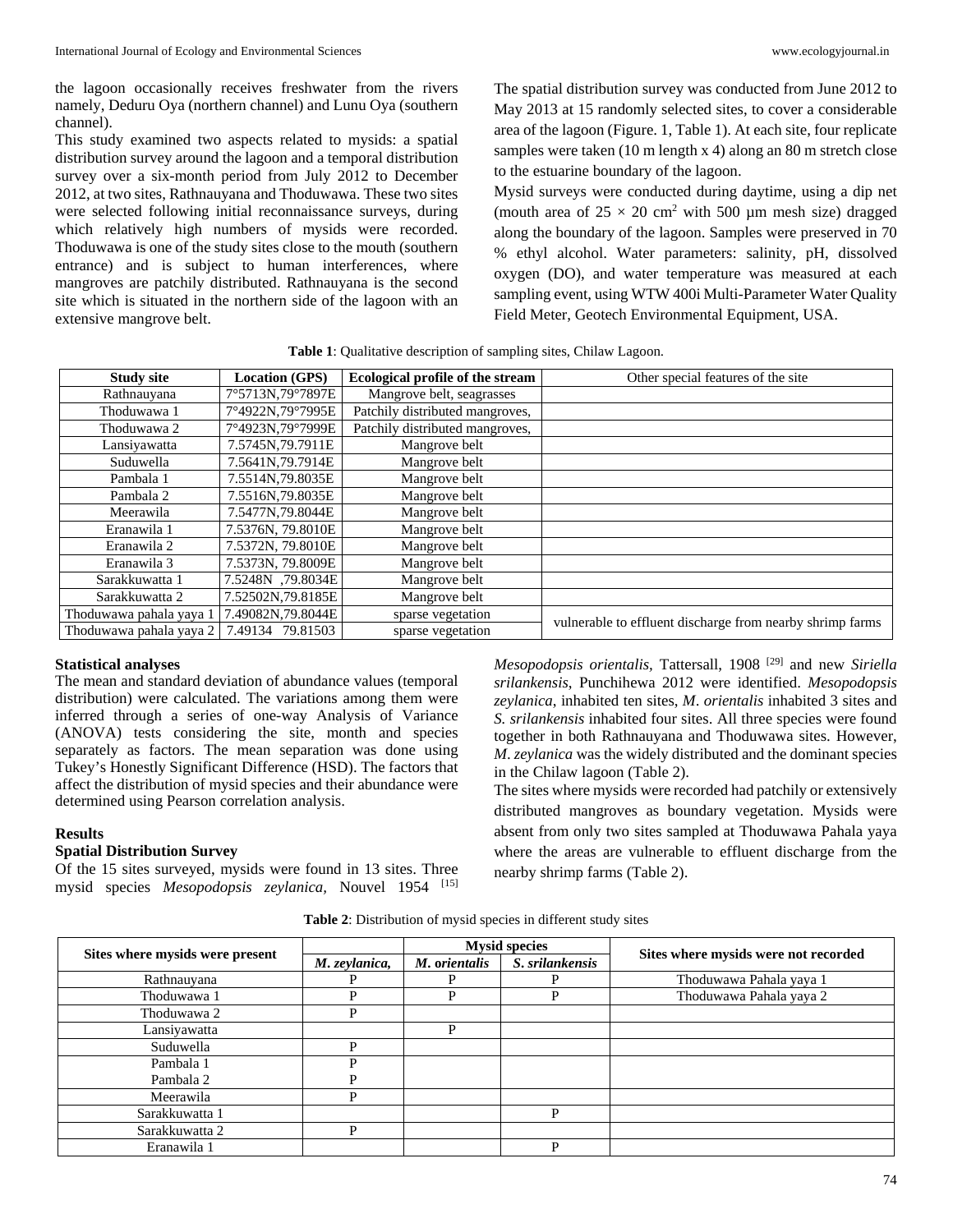| anawi<br>. |  |  |  |  |  |
|------------|--|--|--|--|--|
| anawi.     |  |  |  |  |  |
|            |  |  |  |  |  |

 $P =$  presence of mysids

**Table 3**: Number of individuals of *M. zeylanica, M*. o*rientalis* and *S*. *srilankensis* collected from different study sites (Except temporal distribution survey).

| <b>Study site</b> |              | <b>Number of individuals</b> |                 |  |
|-------------------|--------------|------------------------------|-----------------|--|
|                   | M. zeylanica | M. orientalis                | S. srilankensis |  |
| Thoduwawa 2       | 81           |                              |                 |  |
| Lansiyawatta      |              | 17                           |                 |  |
| Suduwella         | 13           |                              |                 |  |
| Pambala 1         | 08           |                              |                 |  |
| Pambala 2         | 98           |                              |                 |  |
| Meerawila         | 10           |                              |                 |  |
| Sarakkuwatta 1    |              |                              | 14              |  |
| Sarakkuwatta 2    | 56           |                              |                 |  |
| Eranawila 1       |              |                              | 14              |  |
| Eranawila 2       | 63           |                              |                 |  |
| Eranawila 3       | 117          |                              |                 |  |
| Total             | 446          | 17                           | 28              |  |

#### **Temporal Distribution**

All three mysid species *M. orientalis*, *M*. *zeylanica* and *S*. *srilankensis* were encountered at both Rathnauyana and Thoduwawa sites. A total of 110 *Mesopodopsis orientalis* were collected over a six month period at Rathnauyana and it was the most common mysid species found at this site. Secondly, 39 individuals of *S*. *srilankensis* were collected within a five-month period except December. Only seven individuals of *M*. *zeylanica*, were recorded in August and September (Fig. 3).

Compared to Rathnauyana, at the Thoduwawa site, there were lower numbers of individuals of all three species: 31 *S*. *srilankensis*, during July to September, 15 *M. orientalis* during September and November and, 48 *M*. *zeylanica* only in November.



**Fig 1:** Distribution of mysid habitats, Chilaw Lagoon.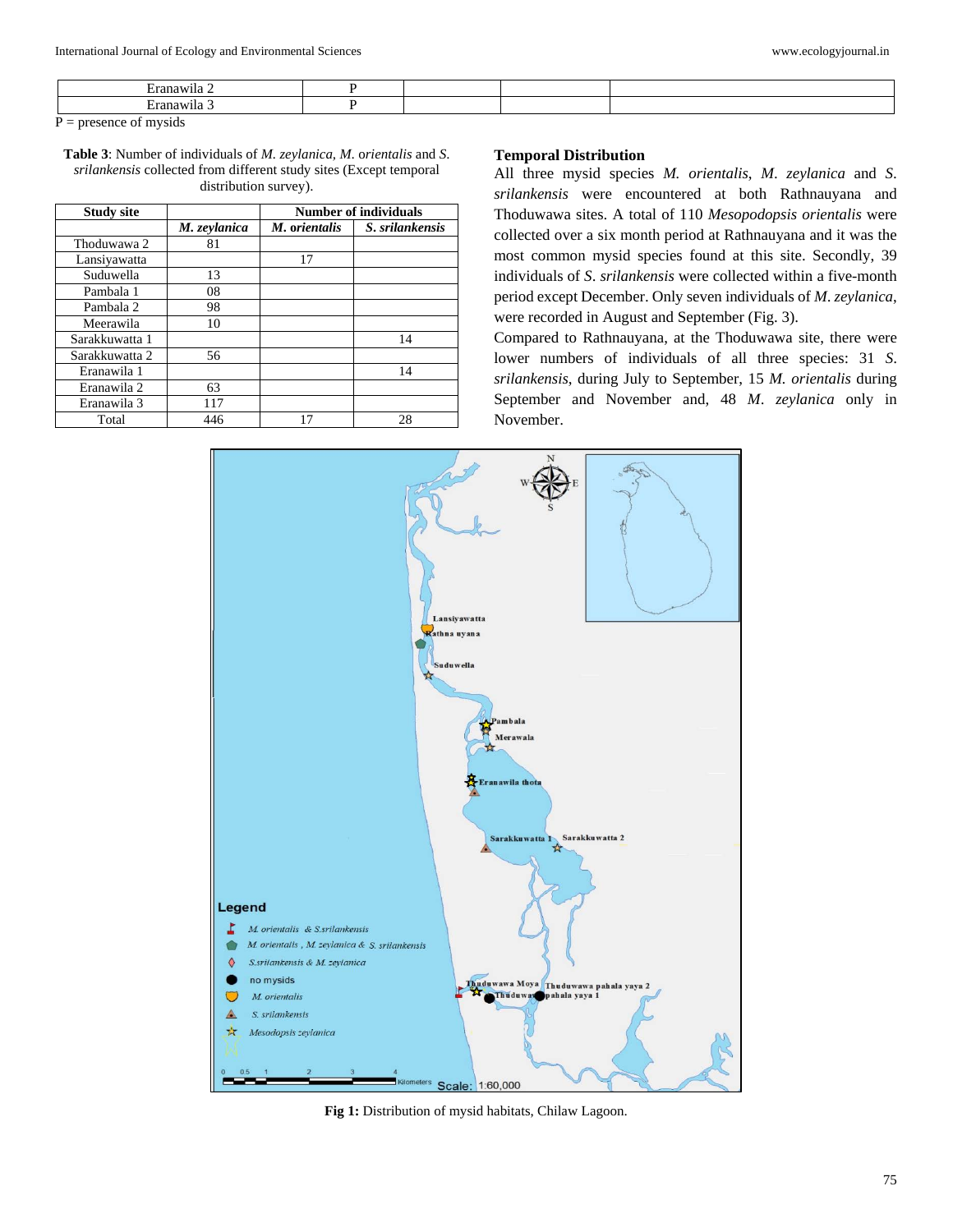

**Fig 2:** Monthly variation of mean (± SD) abundance (n = 4) of mysid species, (a) *M. orientalis* (b) *M*. *zeylanica* (c) *S*. *srilankensis* in Chilaw lagoon.

A major peak in the density of *M*. *orientalis* and *S*. *srilankensis*  was apparent in November in Rathnauyana. For both species, numbers continued to decline to reach low values during July to September. *M*. *orientalis* recorded low values again in December, (Fig. 2, Table 4) although no clear recurring temporal trend was apparent in both species. One-way ANOVA showed that the mean abundance of *M*. *orientalis* among the months were significantly different ( $P \le 0.05$ ) (Table 4 and 5). Tukey test confirmed that the mean abundance values of *M*. *orientalis* in November was significantly higher than the period from July to

September and December (Table 4).

A major peak in the density of *S*. *srilankensis* was demonstrated in September and low numbers were recorded in July and August (Fig. 2, Table 4) in Thoduwawa. One-way ANOVA showed that the mean abundance values of *S*. *srilankensis* were not significantly different ( $P \leq 0.05$ ) among the monitoring period (Table 4 and 5). One-way ANOVA showed that the mean abundance values of all mysids at both sites were not significantly different ( $P \leq 0.05$ ) (Table 5).

**Table 4:** Variation in the number of individuals of mysids (mean±SE), recorded from different sites during monthly survey.

|           | M. zevlanica    |                  | S. srilankensis |                 | M. orientalis    |                 |
|-----------|-----------------|------------------|-----------------|-----------------|------------------|-----------------|
|           | Rathnauvana     | <b>Thoduwawa</b> | Rathnauvana     | Thoduwawa       | Rathnauvana      | Thoduwawa       |
|           | $Mean \pm SE$   | $Mean \pm SE$    | $Mean \pm SE$   | $Mean \pm SE$   | $Mean \pm SE$    | $Mean \pm SE$   |
| July      | $0.00+0.00$     | $0.00+0.00$      | $1.00+1.00$     | $1.00 \pm 1.00$ | $1.25 \pm 0.63$  | $0.00+0.00$     |
| August    | $0.75 + 0.75$   | $0.00+0.00$      | $1.25 + 1.25$   | $2.00+2.00$     | $1.75 + 0.48$    | $0.00+0.00$     |
| September | $1.00+1.00$     | $0.00+0.00$      | $1.00+0.58$     | $4.75 \pm 1.70$ | $1.00+0.71$      | $3.00 + 1.75$   |
| October   | $0.00+0.00$     | $0.00+0.00$      | $3.00 + 1.47$   | $0.00+0.00$     | $6.75 + 2.14$    | $0.00 \pm 0.00$ |
| November  | $0.00+0.00$     | $12.00 \pm 5.76$ | $3.50 + 1.55$   | $0.00+0.00$     | $15.50 \pm 3.77$ | $0.70 \pm 0.48$ |
| December  | $0.00 \pm 0.00$ | $0.00 \pm 0.00$  | $0.00 \pm 0.00$ | $0.00 \pm 0.00$ | $1.25 \pm 0.75$  | $0.00 \pm 0.00$ |

SE = standard error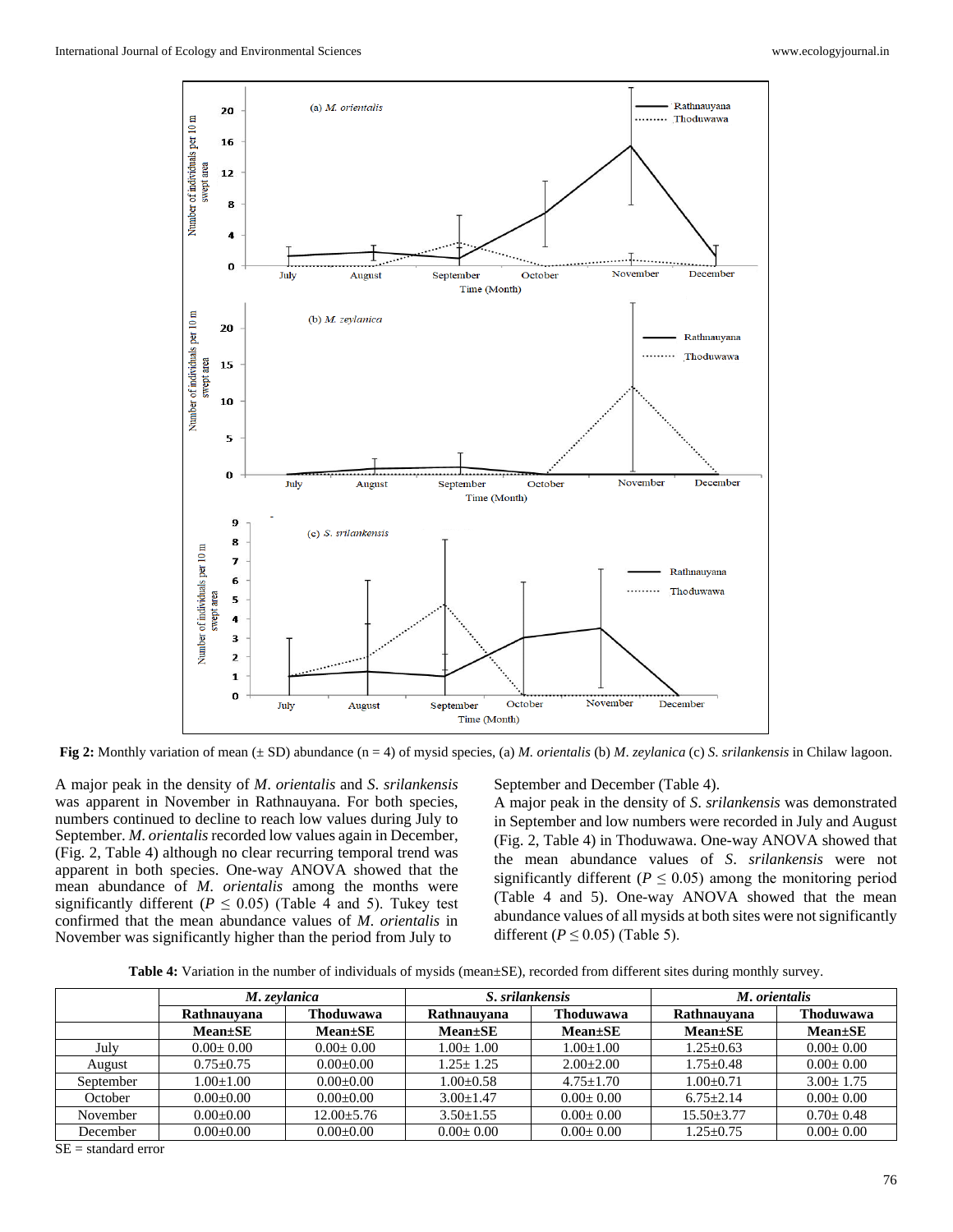**Table 5:** Synopsis of significance/non significance in variation of the number of individuals of mysids among months and between sites.

| <b>Species</b>  | <b>Site</b> | <b>F</b> value | df | Significance/non significance |
|-----------------|-------------|----------------|----|-------------------------------|
|                 | Rathnauyana | 8.44           | 05 |                               |
| All mysids      | Thoduwawa   | 3.77           | 05 |                               |
|                 | Both sites  | 1.58           | 01 | <b>Ns</b>                     |
|                 | Rathnauyana | 0.81           | 05 | Ns                            |
| M. zeylanica    | Thoduwawa   | 4.34           | 05 | د،                            |
| S. srilankensis | Rathnauyana | 1.44           | 05 | <b>Ns</b>                     |
|                 | Thoduwawa   | 2.67           | 05 | <b>Ns</b>                     |
| M. orientalis   | Rathnauyana | 9.77           | 05 | Ő                             |
|                 | Thoduwawa   | 2.55           | 05 | <b>Ns</b>                     |

Ns= not significance, S = significance at  $P \le 0.05$ , df =degrees of freedom.

Percentage composition of male and female collected from 13 sites for all three species (Fig. 3) has shown that female



**Fig 3:** Percentage composition of male and female of *M*. *orientalis*, *M*. *zeylanica* and *S*. *srilankensis* (pooled data).



**Fig 4:** Monthly variation of environmental parameters, Chilaw lagoon sites, (a) Rathnauyana (b) Thoduwawa.

composition was always higher than males.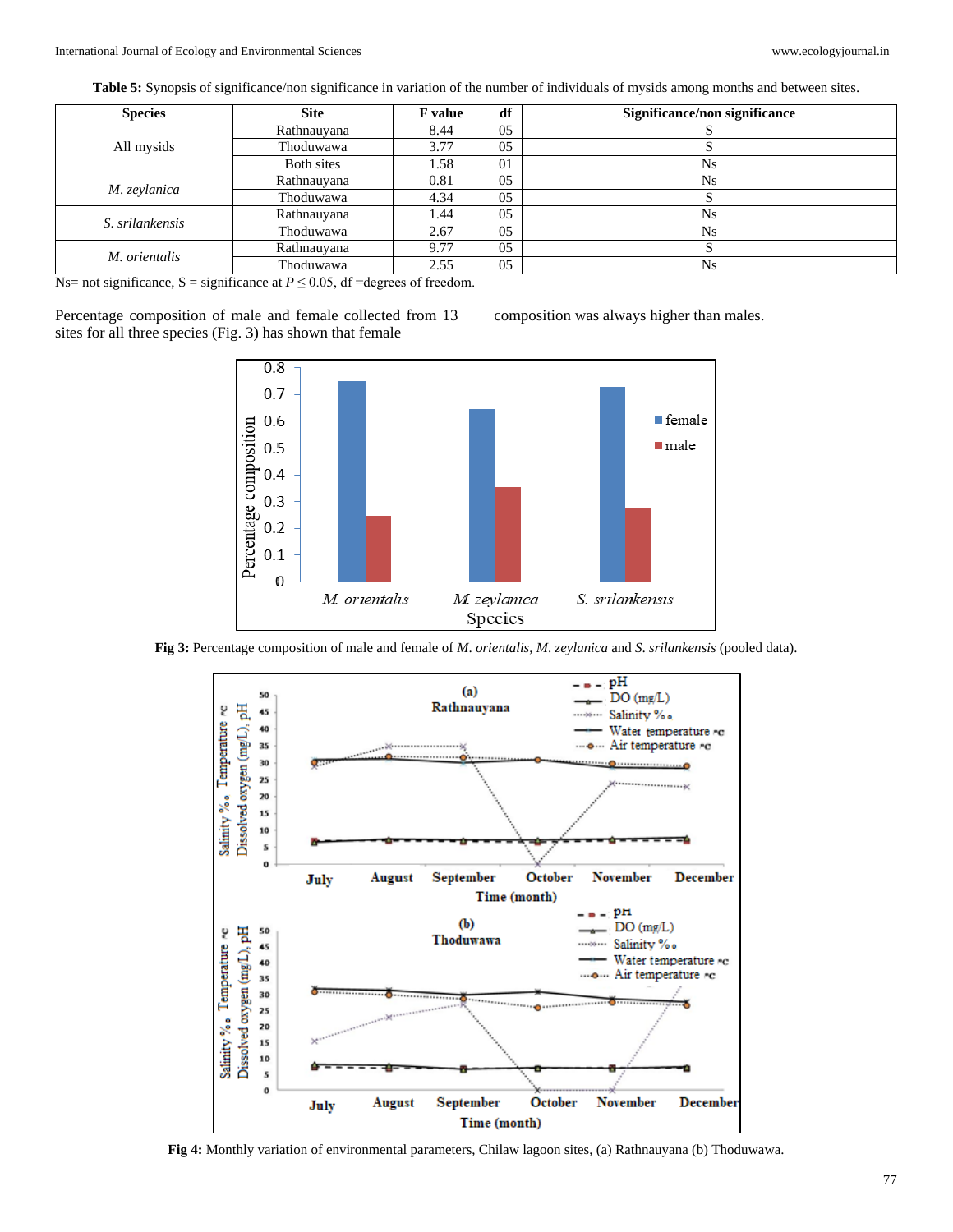The environmental parameters recorded during the monthly survey is given in Fig. 4. During the monitoring period, water temperature fluctuated between 28°C and 33°C among the sites at the Chilaw lagoon. Typical salinity values fell between 0–35 ‰ and dissolved oxygen (DO) levels were generally above 6.2 mg  $L^{-1}$  up to 8.3 mg  $L^{-1}$  at all sites. The pH values ranged from  $6.5 - 8.2.$ 

The correlation among the environmental parameters on mysid abundance and species distribution is given in Table 6. The outcome of this correlation demonstrated that the occurrence of mysids is negatively correlated with salinity, water temperature, and air temperature ( $P \le 0.05$ ).

Table 6: Pearson correlation coefficients (r) among mysid abundance, species distribution and environmental Parameters.

|                      | рH       | DO        | Salinitv  | Water temperature | Air temperature |
|----------------------|----------|-----------|-----------|-------------------|-----------------|
| Mysid abundance      | 0.129    | $-0.070$  | $-0.483$  | $-0.530$          | $-0.511$        |
| Significance         | Ns       | Ns        | ৻৽        |                   |                 |
| Species distribution | $-0.147$ | $-0.013$  | 0.046     | $-0.070$          | $-0.031$        |
| Significance         | Ns       | <b>Ns</b> | <b>Ns</b> | Ns                | Ns              |

\*significant at  $P \le 0.05$ , ns = not significant, s = significant, DO = dissolved oxygen

#### **Discussion**

Three mysid species, *M*. *zeylanica*, *M*. *orientalis* and *S. srilankensis* were recorded for the first time in Chilaw lagoon as a novel study. *Mesopodopsis zeylanica* was the most geographically widespread species within the lagoon. Similar to Chilaw lagoon same three species were previously recorded from Puttlam lagoon (Punchihewa, 2020) [23] and two species *M*. *zeylanica* and *S. srilankensis,* were recorded from Negombo lagoon in Sri Lanka (Punchihewa, 2019)<sup>[21]</sup>. Initially, before the above studies, *M*. *zeylanica* was the only estuarine mysid species recorded from Sri Lanka in the Bolgoda lagoon (Nouvel, 1954; Punchihewa *et al.*, 2017)<sup>[15, 17]</sup>. Although, originally, *M*. zeylanica was recorded from Sri Lanka by Nouvel, (1954)<sup>[15]</sup> it was consequently recognized in India (Biju & Panampunnayil, 2010; Verlecar *et al*., 2012) [5, 31] . *Mesopodopsis orientalis* has been reported several times from India (Tattersall, 1908; Nair, 1939; Pillai, 1968; Bhattacharya and Kewalramani, 1972; Bhattacharya, 1982; Biju and Panampunnayil, 2010) [29, 14, 16, 2, 3, 5] , Malaysia (Hanamura *et al*., 2009), and the Gulf of Thailand (Chaitiamwonges and Yoodee, 1982).

Mysid habitats were found from the shaded edges of the lagoon where extensive mangrove forests are present. The presence of mysids in 13 sites out of 15 sites being sampled is a good indication that these sites provide better environmental conditions for their prevalence. However, it was observed that some areas were subject to anthropogenic influences such as waste disposal, deforestation and shrimp farming. The two sites which mysids were not recorded is connected with Karambalan oya and these areas were subject to discharge of effluents from nearby shrimp farms. The shrimp farming industry in the Chilaw lagoon has serious negative impacts on the mangrove ecosystems and the lagoon (Kalansooriya and Wijesinghe, 2012). Many shrimp farms discharge polluted water containing nutrient remains and chemicals via creeks and canals. Therefore, the Chilaw lagoon has been seriously affected by shrimp farming (Silva *et al*., 2013). All mud flats, marshes, patches of mangrove swamps and other marginal lands at both ends of the Chilaw lagoon have been converted into shrimp farm ponds (Katupotha, 2014).

Similar to present findings, the previous studies on mysid distribution in the Bolgoda, Negombo and Puttalam lagoons (Punchihewa *et al*, 2017; Punchihewa, and Krishnarajah, 2019; Punchihewa,  $2020$ <sup>[17, 20]</sup> also revealed that mysids were absent from the areas where any anthropogenic influences occurred in the boundary of the lagoons.

No clear, temporal trend was apparent for each species at each site. It is possible that the short duration of the present study and the shallowness of the lagoon has not shown a temporal variation of mysid abundance. This study is consistent with that of Hanamura *et al.* (2009)<sup>[9]</sup> which showed that stable water temperature reduced the seasonality of mysids in tropical shallow waters.

In the present study it was clear that high temperatures and high salinity had a negative impact on mysid abundance. The effect of salinity on mysid abundance and distribution are well documented for different species in temperate and tropical regions of the world: *Neomysis integer, Gastrosaccus spinifer*, *Schistomysis kervillei* and *Schistomysis spiritus* in the Waterschelde estuary in South - West Netherlands (Rappé *et al*., 2011) [25] , *Acanthomysis thailandica* in a tropical estuary in Malaysia (Ramarn *et al*., 2012) [24] , *Tenagomysis chiltoni, Tenagomysis novaezealandiae* and *Gastrosacus australis* in Auckland region, New Zealand (Punchihewa and Krishnarajah, 2013a) [18] and *Rhopalophthalmus mediterraneus* in Guadalquivir Estuary in South - West Spain (Baldo et al., 2001)<sup>[1]</sup>. Present study also reveals that low temperature environments are vital for mysids to thrive. It reflects the necessity of boundary vegetation in providing shelter and shade for mysids to inhabit the area successfully. Therefore, protecting the mangrove boundary vegetation in the Chilaw lagoon is important in conserving the biodiversity of the lagoon.

#### **Conclusion and recommendation**

Among the three mysid species recorded, *Mesopodopsis zeylanica*, *Mesopodopsis orientalis* and *Sirella srilankensis*. *Mesopodopsis zeylanica* was the most geographically widespread species within the lagoon. High temperatures and high salinity had a negative impact on mysid abundance. Mysid habitats were found throughout the lagoon where the mangroves available as a continuous boundary vegetation and mysids were not recorded from sites, where the areas are vulnerable to effluent discharge from nearby shrimp farms. Restoration of mangrove along the boundary and refrain from anthropogenic inputs to the lagoon can enhance the biodiversity in the lagoon.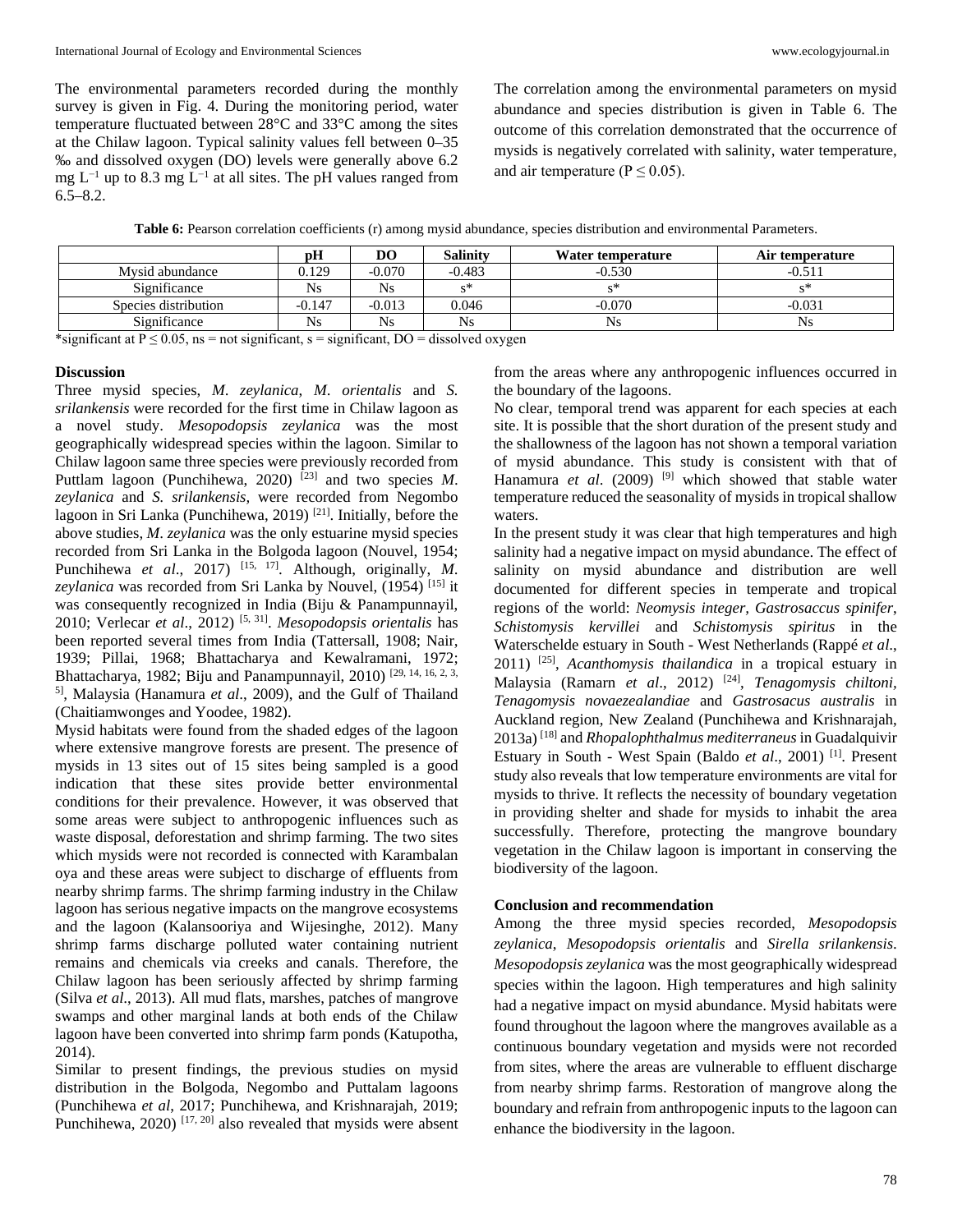#### **Acknowledgement**

This project was funded by the Faculty of Natural Science, The Open University of Sri Lanka.

## **References**

- 1. Baldo F, Taracido LJ, Arias AM, Drake P. Distribution and life history of the mysid *Rhopalophthalmus mediterraneus*in the Guadalquivir Estuary (SW Spain). Journal of Crustacean Biology,2001:21:961-972.
- 2. Bhattacharya SS, Kewalramani HG. Salinity and temperature tolerance of the mysid *Mesopodopsis orientalis*  from west coast of India. Journal of Indian Fish Association,1972:2:60-68.
- 3. Bhattacharya SS. Salinity and temperature tolerance of juvenile *Mesopodopsis orientalis*: laboratory studies. Hydrobiologia,1982:93:23-30.
- 4. Biju A, Gireesh R, Jayalakshmi KJ, Haridevi CK, Panampunnayil SU. Seasonal abundance, ecology, reproductive biology and biochemical composition of *Mesopodopsis orientalis* Tattersall (Mysida) from a tropical estuary, Cochin backwater- India. Crustaceana,2009:82:981- 996.
- 5. Biju A, Panampunnayil SU. Seasonality, reproductive biology and ecology of *Mesopodopsis zeylanica* (Crustacea: Mysida) from a tropical estuary (Cochin backwater) in India. Plankton Benthos Research*,*2010:5(2):49-55.
- 6. Brandi S. Echols.Toxicity evaluation of Louisiana nearshore marsh sediments following the Deepwater Horizon oil spill, Marine Pollution Bulletin, 2021, 168(16).
- 7. Chaitiamwonges S, Yoodee K. Fisheries of planktonic shrimp and shrimp-like in the Gulf of Thailand. Thai Fisheries Gazette,1982:35:67-88.
- 8. Fockedey NA, Ghekiere A, Bruwiere S, Janssen CR. Effect of salinity and temperature on the intra-marsupial development of the brackish water mysid *Neomysis integer* (Crustacea: Mysidacea), Marine Biology,2006:148:1339- 1356.
- 9. Hanamura Y, Siow R, Chee PE, Kassim FM. Seasonality and biological characteristic of the shallow water mysid *Mesopodopsis orientalis* (Crustacea: Mysida) on a tropical sandy beach, Malaysia. Plankton and Benthos Research,2009:4:53-61.
- 10. Kalansooriya U, Wijesinghe MR. Impact of shrimp-farming on mangrove ecosystems in Pambala, Chilaw. Annual research symposium, University of Colombo, 2012.
- 11. Katupotha KNJ. Anthropogenic impacts on urban coastal lagoons in the Western and North-western coastal zones of Sri Lanka: Esoft Metro International Journal*,*2014:1(1):36- 59.
- 12. Mantiri ROSE, Ohtsuka S, Sawamoto S. Fisheries on *Mesopodopsis* (Mysida: Mysidae) and *Acetes* (Decapoda: Sergestidae) in Indonesia, Kuroshio Science,2012:5(2):137- 146.
- *13.* Mees J, Fockedey N, Hamerlynck O. Comparative study of the hyperbenthos of three European estuaries. Hydrobiologia,1995:311:153-174.
- 14. Nair KB. The reproduction, oogenesis and development of *Mesopodopsis orientalis* Tattersall. Proceedings of the Indian Academy of Science,1939:9:175-223.
- 15. Nouvel H. Description d'un Mysidace´ nouveau de Ceylon *Mesopodopsis zeylanica* n.sp. Zoologische Mededelingen,1954:33:33-39.
- 16. Pillai NK. A revision of the genus *Mesopodopsis* Czerniavsky (Crustacea: Mysidacea). Journal of Zoological Society of India*,*1968:20:6-24.
- 17. Punchihewa NN, Krishnarajah SR, Vinobaba P. Mysid (Crustacea: Mycidacea) distribution in the Bolgoda estuarine system and Lunawa lagoon, Sri Lanka, International Journal of Environment,2017:6(1):23-30.
- 18. Punchihewa NN, Krishnarajah SR. Trophic Position of two Mysid species (Crustacea:Mysidacea) in an estuarine ecosystem in Auckland, New Zealand, Using Stable Isotopic Analysis. American Journal of Marine Science,2013a:1(1):22-27.
- 19. Punchihewa NN, Krishnarajah SR. Distribution of Mysids (Crustacea: Mysidacea Auckland Region, New Zealand. American Journal of Marine Science,2013b:1(1):16-21.
- 20. Punchihewa NN, Krishnarajah SR. Factors Influencing the Distribution of Mysids (Crustacea: Mysida) in the Negombo Lagoon, Sri Lanka. Ceylon Journal of Science*,*2019:48(3):225-236.
- 21. Punchihewa NN, Silva MPC. Feeding habits of different fish species in Negombo Lagoon*.* International Journal of Environment,2019:8(2):86-96.
- 22. Punchihewa NN. Evaluation of ecological importance of mysids as a food item in the diet of fish, New Zealand. International Journal of environment, 2015, 4(3).
- 23. Punchihewa NN. The Potential factors influencing on the distribution of mysids (Crustacea: Mysidacea) in Puttalam Lagoon. International Journal of Environment*,*2020:9(2):172-183.
- 24. Ramarn T, Chong VC, Hanamura Y. Population structure and reproduction of the Mysid Shrimp *Acanthomysis thailandica* (Crustacea: Mysidae) in a tropical mangrove estuary, Malaysia. Zoological Studies,2012:51(6):768-782.
- 25. Rappé K, Fockedey N, Van Colen C, Cattrijsse A, Mees J, Vincx M. Spatial distribution and general population characteristics of mysid shrimps in the Westerschelde estuary (SW Netherlands*),* Estuarine, Coastal and Shelf Science,2011:91(2):187-197
- 26. Rastorgueff PA, Harmelin-Vivien M, Richard P, Chevaldonné P. Feeding strategies and resource partitioning mitigate the effects of oligotrophy for marine cave mysids. Marine Ecolology Progress Series,2011:440:163-176.
- 27. Silva EIL, Katupotha J, Amarasinghe O, Manthrithilake H, Ariyaratna R. Lagoons of Sri Lanka. From the Origins to the Present. Colombo, Sri Lanka: International Water Management Institute (IWMI), 2013, 122.
- 28. Suzuki KW, Nakayama K, Tanaka M. Horizontal distribution and population dynamics of the dominant mysid *Hyperacanthomysis longirostris* along a temperate macrotidal estuary (Chikugo River estuary, Japan), Estuarine Coastal and Shelf Science,2009:83:516-528.
- 29. Tattersall WM. Two new Mysidae from brackish water in the Ganges Delta. XXV. The fauna of brackish ponds at Port Canning, lower Bengal. Records of the Indian Museum,1908:2:233-239.
- 30. Thomas S, Thyer S, Cooper R, Emily H, Laming R. Bioassay using juvenile mysids for rapid assessment of seawater: A